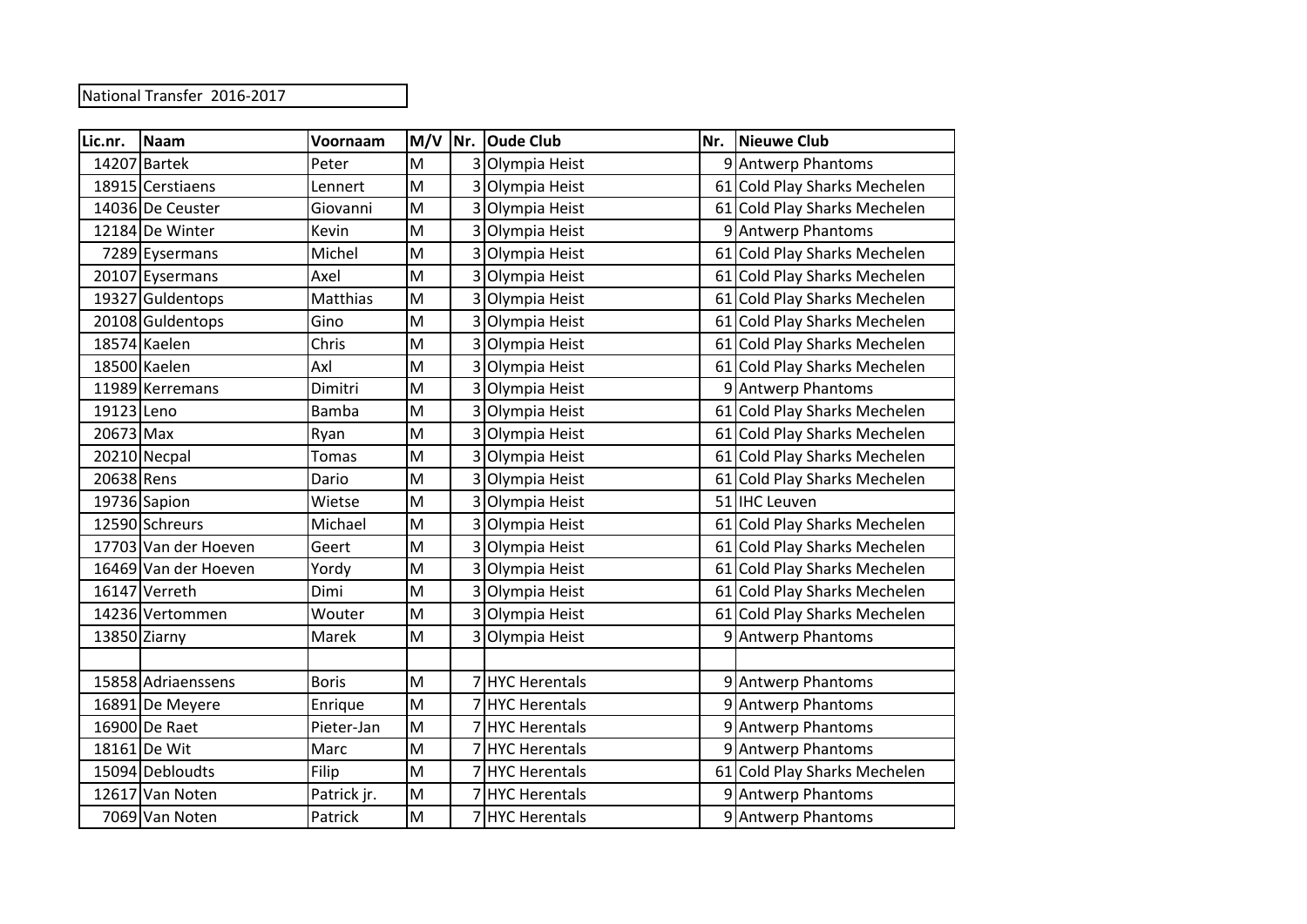|             | 15251 Van Noten        | Ignace      | $\mathsf{M}% _{T}=\mathsf{M}_{T}\!\left( a,b\right) ,\ \mathsf{M}_{T}=\mathsf{M}_{T}$ |   | 7HYC Herentals          | 9 Antwerp Phantoms           |
|-------------|------------------------|-------------|---------------------------------------------------------------------------------------|---|-------------------------|------------------------------|
| 16222 Vos   |                        | Bryan       | M                                                                                     |   | <b>HYC Herentals</b>    | 3 Olympia Heist              |
|             |                        |             |                                                                                       |   |                         |                              |
|             | 16144 De Wolf          | Renée       | V                                                                                     |   | 9 Antwerp Phantoms      | 61 Cold Play Sharks Mechelen |
|             | 9703 Doyen             | Nathalie    | $\vee$                                                                                |   | 9 Antwerp Phantoms      | 61 Cold Play Sharks Mechelen |
| 10130 Frank |                        | Wesley      | $\mathsf{M}% _{T}=\mathsf{M}_{T}\!\left( a,b\right) ,\ \mathsf{M}_{T}=\mathsf{M}_{T}$ |   | 9 Antwerp Phantoms      | 61 Cold Play Sharks Mechelen |
|             | 19280 Heyrman          | Ajté        | M                                                                                     |   | 9 Antwerp Phantoms      | 7 HYC Herentals              |
|             | 19278 Heyrman          | Rune        | M                                                                                     |   | 9 Antwerp Phantoms      | 7 HYC Herentals              |
|             | 19392 Heyrman          | Danny       | M                                                                                     |   | 9 Antwerp Phantoms      | 3 HYC Herentals              |
|             | 18962 Hoogenes         | Machiel     | M                                                                                     |   | 9 Antwerp Phantoms      | 61 Cold Play Sharks Mechelen |
|             | 19252 Jagers           | Pieter      | M                                                                                     |   | 9 Antwerp Phantoms      | 61 Cold Play Sharks Mechelen |
| 14744 Lenie |                        | Andy        | M                                                                                     | 9 | Antwerp Phantoms        | 61 Cold Play Sharks Mechelen |
| 16242 Lenie |                        | Kris        | M                                                                                     |   | 9 Antwerp Phantoms      | 61 Cold Play Sharks Mechelen |
|             | 14316 Quintelier       | Simon       | M                                                                                     |   | 9 Antwerp Phantoms      | 61 Cold Play Sharks Mechelen |
|             | 17066 Rijmenants       | Lenny       | M                                                                                     |   | 9 Antwerp Phantoms      | 3 Olympia Heist              |
|             | 14317 Russo            | Eric        | M                                                                                     | 9 | <b>Antwerp Phantoms</b> | 61 Cold Play Sharks Mechelen |
|             | 15488 Smout            | Cliff       | M                                                                                     |   | 9 Antwerp Phantoms      | 61 Cold Play Sharks Mechelen |
|             | 19249 Van Godtsenhoven | Yannick     | M                                                                                     |   | 9 Antwerp Phantoms      | 61 Cold Play Sharks Mechelen |
|             | 12729 Verstraete       | Kurt        | M                                                                                     | 9 | <b>Antwerp Phantoms</b> | 61 Cold Play Sharks Mechelen |
|             | 18535 Winthagen        | Jean-Pierre | M                                                                                     | 9 | <b>Antwerp Phantoms</b> | 61 Cold Play Sharks Mechelen |
|             |                        |             |                                                                                       |   |                         |                              |
|             | 18567 Bartak           | Lukasz      | M                                                                                     |   | 13 Haskey Hasselt       | 9 Antwerp Phantoms           |
| 12828 Grün  |                        | Julien      | M                                                                                     |   | 13 Haskey Hasselt       | 45 Liège Bulldogs            |
|             | 17793 Stroobants       | Seppe       | M                                                                                     |   | 13 Haskey Hasselt       | 61 Cold Play Sharks Mechelen |
|             |                        |             |                                                                                       |   |                         |                              |
|             | 20054 Afonin           | Vladislav   | M                                                                                     |   | 45 Bulldogs Liège       | 51 IHC Leuven                |
|             | 18608 Pandini          | Lucas       | M                                                                                     |   | 45 Bulldogs Liège       | 51 IHC Leuven                |
|             | 17766 Samyn            | François    | M                                                                                     |   | 45 Bulldogs Liège       | 61 Cold Play Sharks Mechelen |
|             | 20078 Stroobants       | Samuel      | M                                                                                     |   | 45 Bulldogs Liège       | 13 Haskey Hasselt            |
|             |                        |             |                                                                                       |   |                         |                              |
|             | 16619 Lambrecht        | Jules       | M                                                                                     |   | 46 Lions Liedekerke     | 9 Antwerp Phantoms           |
|             |                        |             |                                                                                       |   |                         |                              |
|             | 16825 Blasband         | Simon       | M                                                                                     |   | 51 IHC Leuven           | 61 Cold Play Sharks Mechelen |